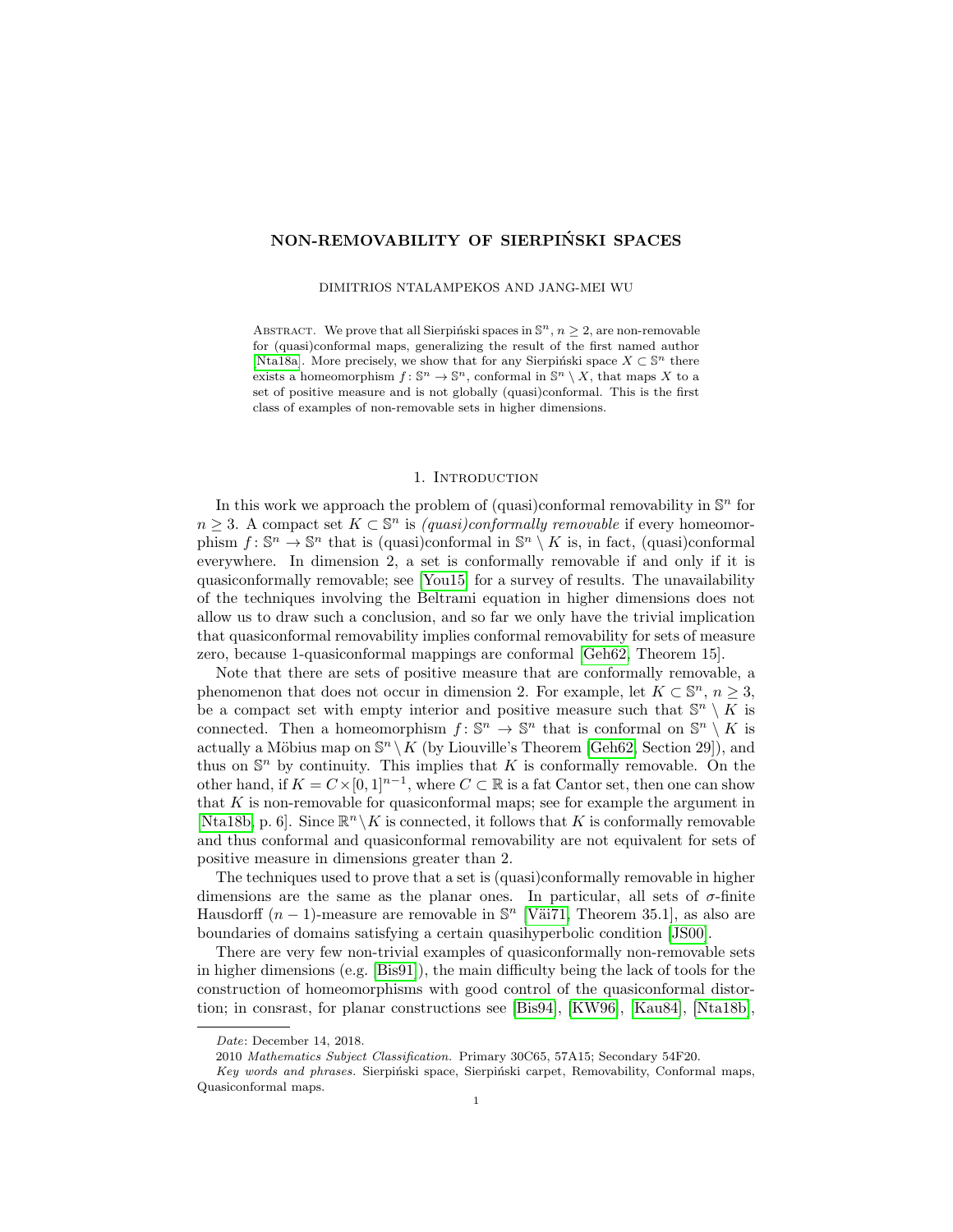[\[Nta18a\]](#page-8-0). It is not even known whether all sets of positive measure are quasiconformally non-removable. We pose a stronger question (see also [\[Bis94,](#page-8-7) Question 3]), known to have a positive answer (partially) in 2 dimensions [\[KW96\]](#page-8-8):

Question 1. Let  $K \subset \mathbb{S}^n$   $(n \geq 2)$  be a compact set of positive Lebesgue measure. Does there exist a homeomorphism f of  $\mathbb{S}^n$  that is quasiconformal on  $\mathbb{S}^n \setminus K$  and maps  $K$  (or a subset of positive measure) to a set of measure zero?

Note that a positive answer to this question would imply that all sets of positive Lebesgue measure are non-removable for quasiconformal maps.

In this work we prove that a large class of sets, namely Sierpinski spaces, are non-removable for (quasi)conformal maps in  $\mathbb{S}^n$ . This generalizes the 2-dimensional result from work of the first named author [\[Nta18a\]](#page-8-0). Sierpinski spaces are higherdimensional analogs of planar Sierpiński carpets.

<span id="page-1-0"></span>**Definition 1.1.** A continuum  $X \subset \mathbb{S}^n$ ,  $n \geq 2$ , is an  $(n-1)$ -dimensional Sierpiński space if its complement  $\mathbb{S}^n \setminus X$  consists of countably many components  $U_i, i \in \mathbb{N}$ , satisfying the following conditions:

- (1)  $\mathbb{S}^n \setminus U_i$  is an *n*-cell for each  $i \in \mathbb{N}$ ,
- (2)  $\overline{U_i} \cap \overline{U_j} = \emptyset$  for  $i \neq j$ ,
- (3)  $\bigcup_{i\in\mathbb{N}} U_i$  is dense in  $\mathbb{S}^n$ , and
- (4) diam $(U_i) \rightarrow 0$  as  $i \rightarrow \infty$ .

In  $\mathbb{S}^n$ ,  $n \geq 3$ , the boundary components  $\partial U_i$ ,  $n \in \mathbb{N}$ , of  $\mathbb{S}^n \setminus X$  are not assumed to be flat spheres by Definition [1.1.](#page-1-0) In  $\mathbb{S}^2$ , condition (1) is equivalent to requiring that  $\partial U_i$ ,  $i \in \mathbb{N}$ , are Jordan curves, or equivalently flat 1-spheres.

All  $(n-1)$ -Sierpiński spaces in  $\mathbb{S}^n$ , for a fixed  $n \geq 2$ , are homeomorphically equivalent. This topological result was proved by Whyburn for  $n = 2$ , and by Cannon for dimensions  $n = 3$  and  $n \ge 5$ . Cannon's proof is based on the known Annulus Theorem at that time. Since the Annulus Conjecture has now been proved in dimension 4 (see Theorem [4.3\)](#page-6-0), Cannon's proof extends to  $n = 4$  also.

**Theorem 1.2** ([\[Why58\]](#page-8-10), [\[Can73\]](#page-8-11)). If  $X, Y \subset \mathbb{S}^n$ ,  $n \geq 2$ , are  $(n-1)$ -dimensional Sierpiński spaces, then there exists a homeomorphism  $f: X \to Y$ .

Our main result is the following:

<span id="page-1-1"></span>**Theorem 1.3.** Let  $X \subset \mathbb{S}^n$ ,  $n \geq 2$ , be an  $(n-1)$ -dimensional Sierpiński space. Then there exist a Sierpiński space  $Y \subset \mathbb{S}^n$  of positive Lebesgue measure and a homeomorphism  $f: \mathbb{S}^n \to \mathbb{S}^n$  which maps X onto Y and is conformal on  $\mathbb{S}^n \setminus X$ .

The statement is different from the 2-dimensional result in [\[Nta18a\]](#page-8-0). It is proved in [\[Nta18a\]](#page-8-0) that if  $X, Y \subset \mathbb{S}^2$  are any Sierpinski carpets (i.e., 1-dimensional Sierpiński spaces), then there exists a homeomorphism  $f : \mathbb{S}^2 \to \mathbb{S}^2$  which maps X onto Y and is conformal on  $\mathbb{S}^2 \setminus X$ . We do not expect such a strong statement in higher dimensions. Firstly, the boundary components  $\partial U_i$ ,  $i \in \mathbb{N}$ , of the complement of a Sierpinski space are not necessarily flat spheres. Secondly, even under the stronger assumption that all  $\partial U_i$ ,  $i \in \mathbb{N}$ , are flat  $(n-1)$ -spheres in  $\mathbb{S}^n$ , topological open balls  $U_i, i \in \mathbb{N}$ , need not be quasiconformally equivalent to an open Euclidean ball [\[GV65\]](#page-8-12) – in contrast to the 2-dimensional case in which the Riemann Mapping Theorem can be invoked.

The proof of Theorem [1.3](#page-1-1) follows the lines of Whyburn and Cannon. However, in order to prove the (quasi)conformal non-removability of an  $(n-1)$ -Sierpiński space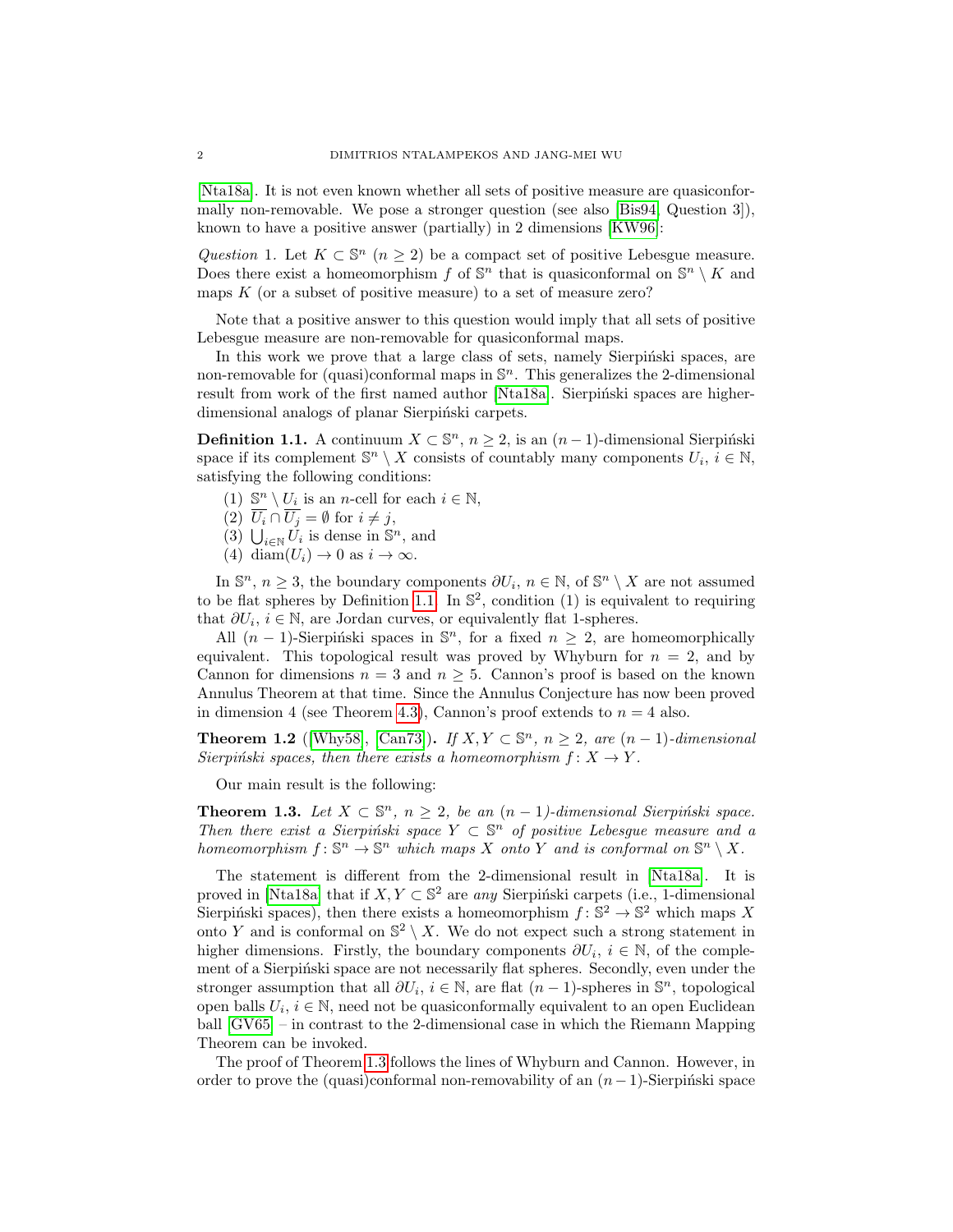$X$  in  $\mathbb{S}^n$ , we are not allowed to alter the topology of the complementary components of X in  $\mathbb{S}^n$ , but we can only use (quasi)conformal deformations of them. For this reason, we use a decomposition of  $\mathbb{S}^n$  whose degenerate elements are not necessarily n-cells; see Lemma [3.1.](#page-4-0) This entails some technical complications.

<span id="page-2-2"></span>Corollary 1.4. All  $(n-1)$ -dimensional Sierpiński spaces in  $\mathbb{S}^n$ ,  $n \geq 2$ , are nonremovable for (quasi)conformal maps.

Since a (quasi)conformal map  $f$  of  $\mathbb{S}^n$  necessarily maps sets of measure zero to sets of measure zero [Väi71, Theorem 33.2], this Corollary follows immediately from Theorem [1.3](#page-1-1) for Sierpiński spaces having zero measure. If a Sierpiński space has positive measure, then the proof of the non-removability requires an extra ingredient and it is given at the end of Section [2.](#page-2-0)

We give the proof of Theorem [1.3](#page-1-1) in Section [2,](#page-2-0) based on a topological lemma (Lemma [2.2\)](#page-2-1) proved in Section [3.](#page-4-1) Finally, Section [4](#page-5-0) contains several topological facts that are used throughout the paper.

Acknowledgments: Part of this research was conducted while the first named author was visiting University of Illinois Urbana-Champaign. He thanks the faculty and the staff of the Department of Mathematics for their hospitality. The research of the second named author is partially supported by Simons Foundation Collaboration Grant #353435.

#### 2. Proof of main result

<span id="page-2-0"></span>**Definition 2.1.** Let  $\varepsilon > 0$ , and Y be a subset of  $\mathbb{S}^n$ . A partition  $\{Y_\# \}$  of Y is called an  $\varepsilon$ -subdivision if there exists a finite cubical complex K on Y whose n-cubes are precisely  $\{Y_{\#}\}\$ , each of which has diameter less than  $\varepsilon$ .

A partition  $\{X_{\#}\}\$  of an  $(n-1)$ -dimensional Sierpiński space  $X \subset \mathbb{S}^n$  into Sierpinski spaces is an  $\varepsilon$ -subdivision (rel.  $U_1, \ldots, U_N$ ) if there exist components  $U_1, \ldots, U_N$  of  $\mathbb{S}^n \setminus X$  and an  $\varepsilon$ -subdivision  $\{Y_\# \}$  of the closed domain  $Y \coloneqq \mathbb{S}^n \setminus X$  $\bigcup_{j=1}^{N} U_j$ , for which

- (1) the  $(n 1)$ -skeleton of the cubical complex associated to the subdivision  ${Y_{\#}}$  is contained in  $X \setminus \bigcup_{j=N+1}^{\infty} \overline{U_j}$ , and
- (2)  $\{X_{\#}\} = \{X \cap Y_{\#}\}\$ , i.e., the Sierpinski spaces in the subdivision  $\{X_{\#}\}\$ arise as the intersections of the *n*-cubes in the subdivision  ${Y<sub>\#</sub>}$  with the original Sierpiński space  $X$ .

In this case, we say that the subdivisions  $\{X_{\#}\}\$ and  $\{Y_{\#}\}\$ are in correspondence.

We now state the key lemma for the proof of Theorem [1.3.](#page-1-1)

<span id="page-2-1"></span>**Lemma 2.2.** Let  $n \geq 2$ , and X be an  $(n-1)$ -dimensional Sierpinski space in  $\mathbb{S}^n$ . Let  $\varepsilon > 0$ , and  $U_1, \ldots, U_N$  be a collection of components in  $\mathbb{S}^n \setminus X$  for which the remaining components have diameters less than  $\varepsilon$ , and let  $G_1, \ldots, G_N \subset \mathbb{S}^n$  be open sets with pairwise disjoint closures for which  $\mathbb{S}^n \setminus G_1, \ldots, \mathbb{S}^n \setminus G_N$  are n-cells. Given N orientation-preserving homeomorphisms  $h_j: \partial U_j \to \partial G_j$ ,  $j \in \{1, ..., N\}$ , there exist a homeomorphism

$$
h\colon\mathbb{S}^n\setminus\bigcup_{j=1}^NU_j\to\mathbb{S}^n\setminus\bigcup_{j=1}^NG_j
$$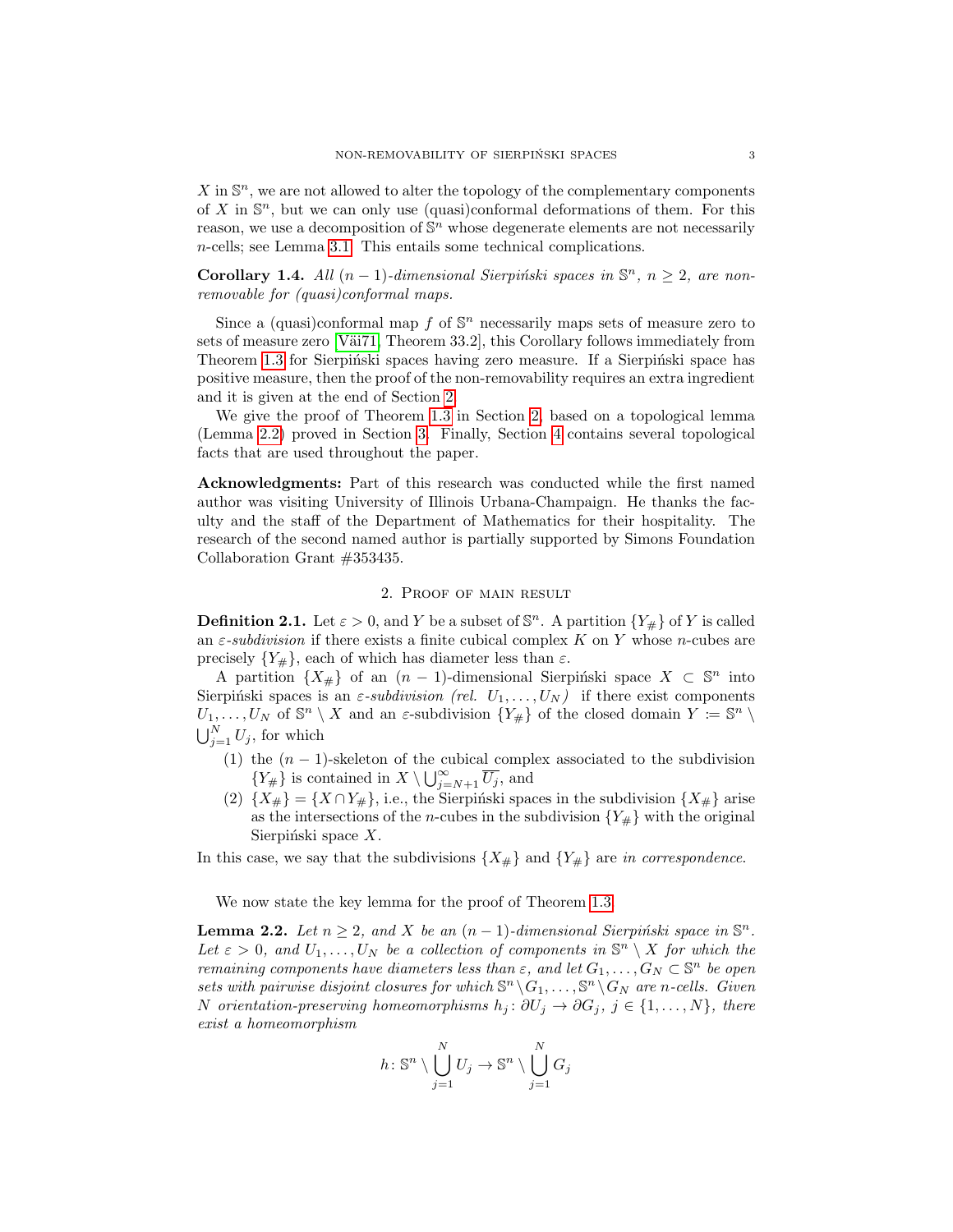which extends  $h_j, j \in \{1, ..., N\}$ , and  $\varepsilon$ -subdivisions of X and  $\mathbb{S}^n \setminus \bigcup_{j=1}^N G_j$ , respectively, which are in correspondence under h.

The proof of this lemma is given in the next section.

*Proof of Theorem [1.3.](#page-1-1)* Let  $\varepsilon_k = 1/k$ , and fix a component  $U_0$  of  $\mathbb{S}^n \setminus X$  that has the largest diameter.

First let  $\varepsilon = \varepsilon_1$ , and  $U_0, U_1, \ldots, U_N$  be a collection of components in  $\mathbb{S}^n \setminus X$  for which the remaining components have diameters less than  $\varepsilon_1$ . Set  $G_0 := U_0$ , and let  $h_1$  be an embedding of  $\bigcup_{j=0}^N \overline{U_j}$  into  $\mathbb{S}^n$ , which is the identity map on  $\overline{U_0}$ , and is a similarity on  $\overline{U_j}$  that shrinks and translates  $U_j$  to a set  $G_j$  for each  $j \in \{1, ..., N\}$ , so that the sets  $\overline{G_j}$  are disjoint subsets of  $\mathbb{S}^n \setminus \overline{U_0}$ . Then, by Lemma [2.2,](#page-2-1) there exist a global homeomorphic extension  $h_1: \mathbb{S}^n \to \mathbb{S}^n$ , an  $\varepsilon_1$ -subdivision  $\{X_\# \}$  of X and an  $\varepsilon_1$ -subdivision  $\{Z_{\#}\}\$  of  $Z := \mathbb{S}^n \setminus \bigcup_{j=0}^N G_j$ , respectively, for which  $\{X_{\#}\}\$  and  $\{h_1^{-1}(Z_{\#})\}$  are in correspondence.

In the second step, let  $X_{\#}$  be a Sierpiński space in the  $\varepsilon_1$ -subdivision of X, and  $Z_{\#}$  be the corresponding *n*-cell in the  $\varepsilon_1$ -subdivision of Z under  $h_1^{-1}$ . Let  $V_0$  be the complementary component of  $X_{\#}$  that contains  $U_0$ , and fix a finite collection of components  $V_0, V_1, \ldots, V_M$  in  $\mathbb{S}^n \setminus X_\#$  for which all remaining components have diameters less than  $\varepsilon_2$ . We observe that  $\mathbb{S}^n \setminus V_0 = h_1^{-1}(Z_{\#})$ . Again, by Lemma [2.2,](#page-2-1) there exist a homeomorphism  $h_2$  from  $\mathbb{S}^n \setminus V_0$  onto  $Z_{\#}$ , and  $\varepsilon_2$ -subdivisions of  $X_{\#}$ and  $Z_{\#}$ , respectively, for which

- (1)  $h_2$  agrees with  $h_1$  on  $\partial V_0$ , and shrinks and translates  $V_1, \ldots, V_M$  to sets  $D_1, \ldots, D_M$ , having pairwise disjoint closures, in the interior of  $Z_{\#}$  by similarities, and
- (2) the  $\varepsilon_2$ -subdivision of  $X_{\#}$  and the preimage under  $h_2$  of the  $\varepsilon_2$ -subdivision of  $Z_{\#}$  are in correspondence.

We repeat this for each Sierpiński space  $X_{\#}$  in the  $\varepsilon_1$ -subdivision of X, and extend  $h_2$  to a homeomorphism  $\mathbb{S}^n \to \mathbb{S}^n$  which agrees with  $h_1$  on  $\bigcup_{j=0}^N \overline{U_j}$ .

Inductively, we obtain a sequence of homeomorphisms  $h_k : \mathbb{S}^n \to \mathbb{S}^n$  for which  $h_k$  is  $\varepsilon_k$ -close to  $h_m$  uniformly for all  $m \geq k$ . The same statement holds for the inverses  $h_k^{-1}$ . In view of the inductive construction, on each component of  $\mathbb{S}^n \setminus X$ , the sequence  $\{h_k\}_{k\in\mathbb{N}}$  is eventually constant and, in fact, the maps are eventually conformal. Indeed, if U is a component of  $\mathbb{S}^n \setminus X$  with  $\varepsilon_k \leq \text{diam}(U)$ , then  $h_k|_U$  is a similarity and  $h_m|_U = h_k|_U$  for all  $m \geq k$ .

We may conclude that the sequence  $h_k$  converges uniformly to a homeomorphism  $h: \mathbb{S}^n \to \mathbb{S}^n$  which has the following properties:

- (a)  $h$  is conformal in the complement of  $X$ ,
- (b)  $Y := h(X)$  is a Sierpinski space, and
- (c)  $Y$  has positive *n*-measure.

For the latter property one has to note that the image of  $\mathbb{S}^n \setminus X$  under h has smaller Lebesgue measure, since h is a similarity on each component of  $\mathbb{S}^n \setminus X$  and it shrinks all but one component. In fact,  $h$  may be chosen so that the measure of Y is arbitrarily close to that of  $\mathbb{S}^n$ .  $\overline{\phantom{a}}$ .

*Proof of Corollary [1.4.](#page-2-2)* Identify the Sierpinski space X with a compact subset of  $\mathbb{R}^n \subset \mathbb{R}^n \cup \{\infty\} \approx \mathbb{S}^n$  by the stereographic projection, and let  $U_0$  be the unbounded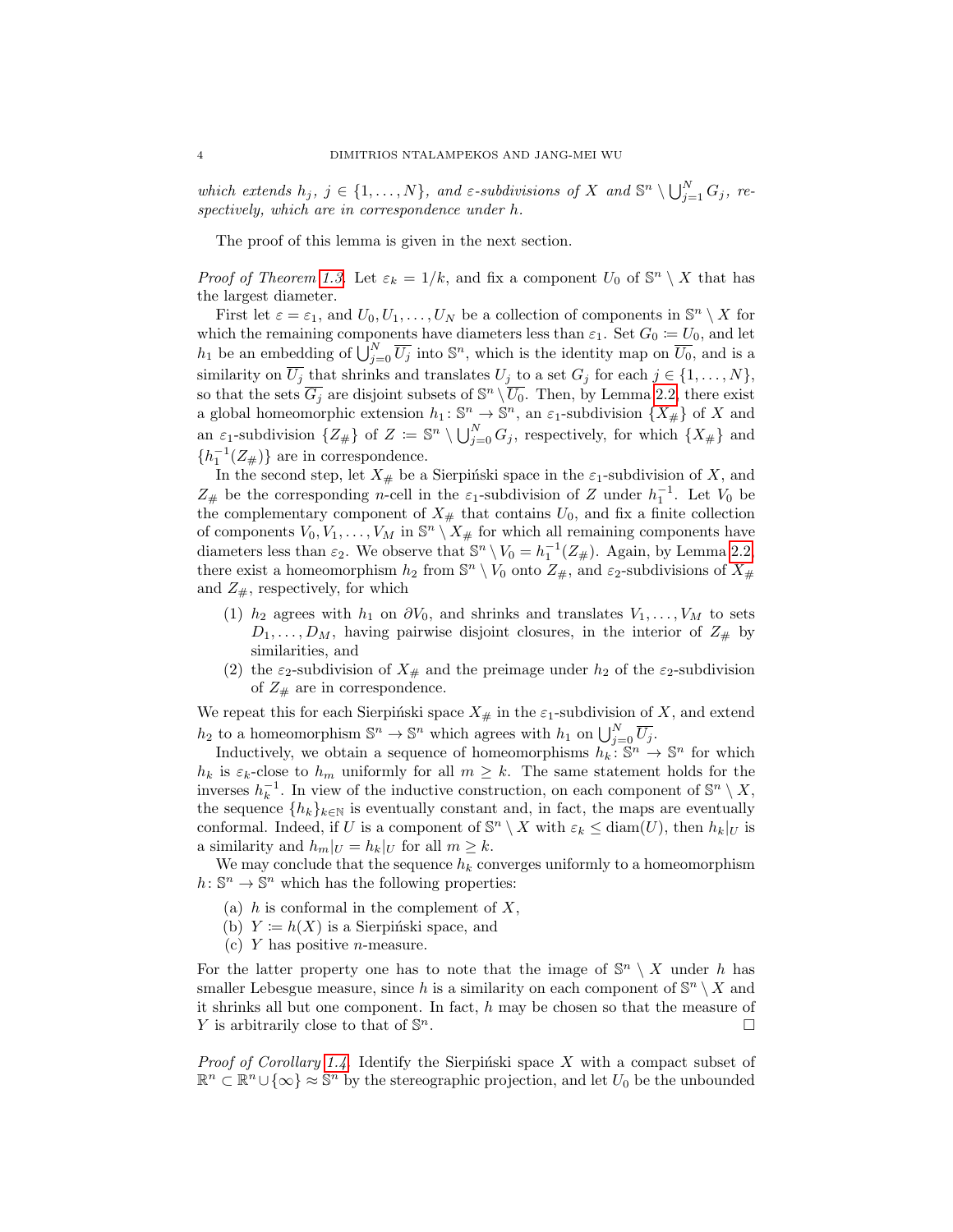component of  $\mathbb{R}^n \setminus X$ . Enumerate the remaining complementary components of X by  $U_i, i \in \mathbb{N}$ .

By the preceding proof, we may obtain a homeomorphism h of  $\mathbb{R}^n$  which is the identity on  $U_0$  and is, for each  $i \in \mathbb{N}$ , a similarity on  $U_i$  that shrinks  $U_i$  by any desired factor. In particular, we may require that  $|h(U_i)| \leq |U_i|^{i+1}$  for  $i \in \mathbb{N}$ , where | $\cdot$ | denotes Lebesgue measure in  $\mathbb{R}^n$ . Note that the Jacobian of h on  $U_i$  is a constant equal to  $|h(U_i)|/|U_i|$ .

If  $h^{-1}$  were quasiconformal, then its Jacobian  $J_{h^{-1}}$  would be in  $L^{1+\varepsilon}_{loc}(\mathbb{R}^n)$  for some  $\varepsilon > 0$  depending on  $h^{-1}$ ; see [\[Geh73,](#page-8-13) Theorem 1]. On the other hand,

$$
\int_{\bigcup_{i \in \mathbb{N}} h(U_i)} (J_{h^{-1}})^{1+\varepsilon} = \sum_{i \in \mathbb{N}} \frac{|U_i|^{1+\varepsilon}}{|h(U_i)|^{1+\varepsilon}} |h(U_i)|
$$
  
= 
$$
\sum_{i \in \mathbb{N}} |U_i|^{1+\varepsilon} |h(U_i)|^{-\varepsilon} \ge \sum_{i \in \mathbb{N}} |U_i|^{1-\varepsilon i}
$$

which diverges because diam $(U_i) \rightarrow 0$ . This contradiction proves that  $h^{-1}$ , and thus h, is not quasiconformal on  $\mathbb{R}^n$ .  $n$ .

## 3. Proof of Lemma [2.2](#page-2-1)

<span id="page-4-1"></span>Under the assumptions of Lemma [2.2,](#page-2-1) we first prove a decomposition result suitable for our setting (compare to the statement of Theorem [4.1\)](#page-5-1):

<span id="page-4-0"></span>Lemma 3.1. Under the assumptions of Lemma [2.2,](#page-2-1) there exists a continuous surjective map  $p \colon \mathbb{S}^n \to \mathbb{S}^n$  which fixes  $\bigcup_{i=1}^N \overline{U_j}$ , and induces a decomposition of  $\mathbb{S}^n$ into sets  $\{\overline{U_j}\}_{j\geq N+1}$  and points. In particular, there exist countably many points  ${q_j : j \geq N+1}$  for which  $p^{-1}(q_j) = \overline{U_j}$ , and the map  $p: \mathbb{S}^n \setminus \bigcup_{j=N+1}^{\infty} \overline{U_j} \to$  $\mathbb{S}^n \setminus \{q_j : j \geq N+1\}$  is bijective.

*Proof.* Consider first an embedding  $f: X \to \mathbb{S}^n$  such that boundary components of the complement of  $X' := f(X)$  in  $\mathbb{S}^n$  are flat  $(n-1)$ -spheres. Such a map exists by Lemma [4.2.](#page-6-1) We remark that each sphere  $f(\partial U_j)$  bounds a complementary component, denoted by  $U'_j$ , of X', and that  $X' = \mathbb{S}^n \setminus \bigcup_{j=1}^{\infty} U'_j$ . For an explanation of this remark, see for example the argument in [\[Bon11,](#page-8-14) Lemma 5.5].

Consider the homeomorphisms  $g_j = (f|_{\partial U_j})^{-1}$ :  $\partial U'_j \to \partial U_j$ ,  $j = 1, ..., N$ . By Corollary [4.6,](#page-7-0) these maps may be extended to a homeomorphism  $g: \mathbb{S}^n \setminus \bigcup_{j=1}^N U'_j \to$  $\mathbb{S}^n \setminus \bigcup_{j=1}^N U_j$ . Note that g maps each  $\overline{U'_j}$  to a flat n-cell, for  $j \geq N+1$ .

Consider the homeomorphism  $G = g \circ f$  on X. Since G is the identity on  $\bigcup_{j=1}^N \partial U_j$ , it may be extended to be the identity map on  $\overline{\Omega}$ , where  $\Omega \coloneqq \bigcup_{j=1}^N U_j$ . Moreover, for  $j \geq N+1$ , G maps  $\partial U_j$  to a flat sphere that bounds a complementary component, denoted by  $U''_j$ , of  $X'' = G(X)$ .

We apply the Decomposition Theorem [4.1](#page-5-1) to obtain a map  $p'' : \mathbb{S}^n \to \mathbb{S}^n$  that fixes  $\overline{\Omega}$ , and collapses  $\overline{U''_j}$ ,  $j \ge N+1$ , to points. The composition

$$
p \coloneqq p'' \circ G \colon X \cup \Omega \to \mathbb{S}^n
$$

is the identity on  $\overline{\Omega}$ , and collapses  $\partial U_j$  to a point  $q_j$  satisfying  $p^{-1}(q_j) = \partial U_j$ for  $j \geq N+1$ . We now extend p to  $\bigcup_{j=N+1}^{\infty} U_j$  so that  $p^{-1}(q_j) = \overline{U_j}$ . Since  $\text{diam}(U_j) \to 0$ , the extension  $p: \mathbb{S}^n \to \mathbb{S}^n$  is continuous, and hence is the map claimed in the lemma.  $\Box$ 

,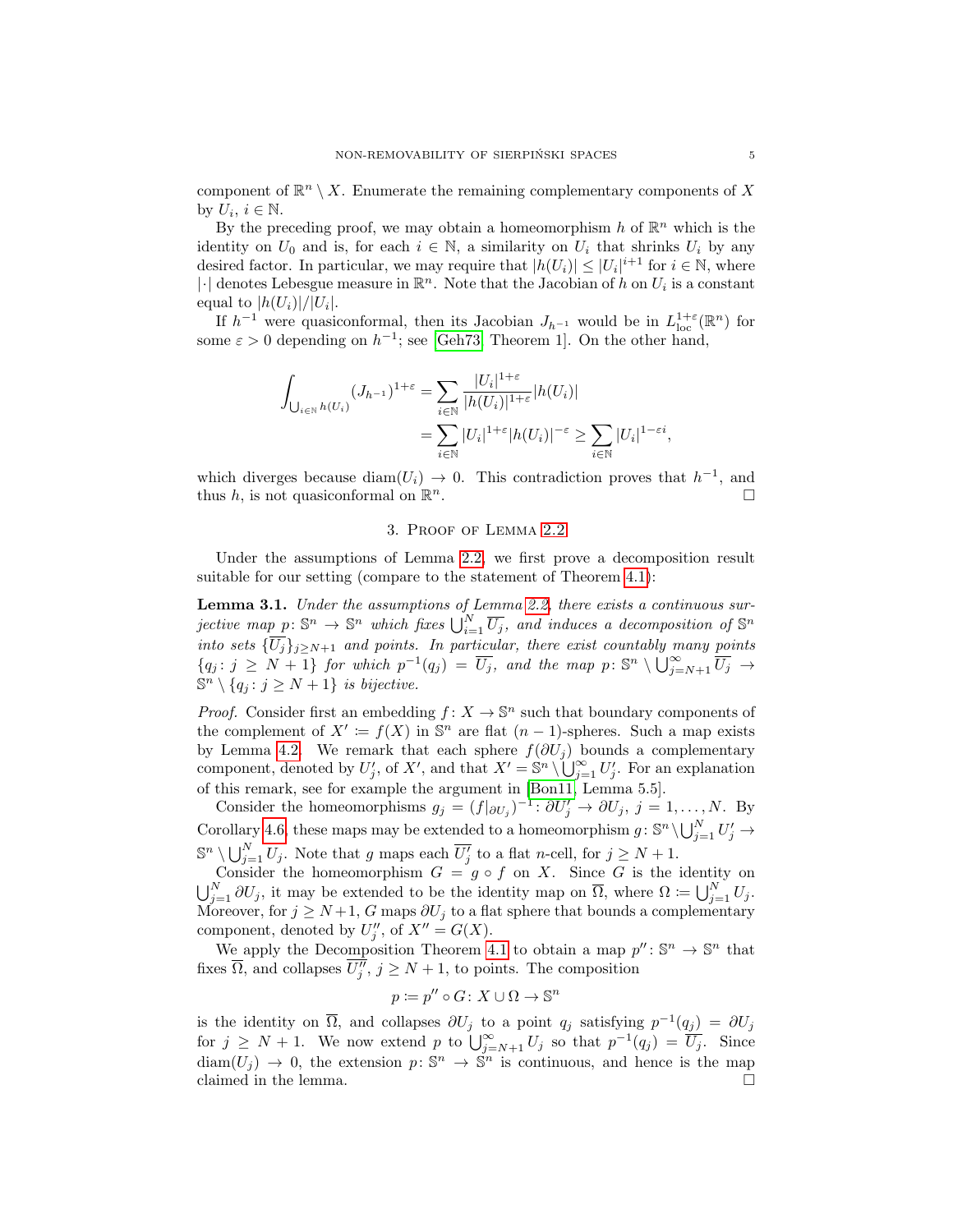Let  $p: \mathbb{S}^n \to \mathbb{S}^n$  be the map in Lemma [3.1.](#page-4-0) By Corollary [4.6,](#page-7-0) the homeomorphisms

 $h_j \circ (p|_{\partial U_j})^{-1} : p(\partial U_j) \to \partial G_j, \quad 1 \le j \le N,$ 

on subsets of  $\mathbb{S}^n$ , can be extended to a homeomorphism

$$
H: p(\mathbb{S}^n) \setminus \bigcup_{j=1}^N p(U_j) \to \mathbb{S}^n \setminus \bigcup_{j=1}^N G_j.
$$

Fix a number  $\delta \in (0, \varepsilon)$ , for which all sets of diameter  $\delta$  are mapped by  $p^{-1} \circ H^{-1}$ to sets of diameters less than  $\varepsilon$ . The existence of such a  $\delta$  is a consequence of the uniform continuity of  $H^{-1}$ , p and the fact that the preimages of points under p have diameter smaller than  $\varepsilon$ ; recall from the statement of Lemma [2.2](#page-2-1) that the sets  $U_j$ ,  $j \geq N+1$ , that are collapsed to points have diameters smaller than  $\varepsilon$ .

Fix next a finite cubical complex K on  $\mathbb{S}^n \setminus \bigcup_{j=1}^N G_j$  whose n-cubes have diameters less than  $\delta$ , and whose  $(n-1)$ -skeleton  $K^{[n-1]}$  does not meet the countable set  $A \coloneqq \{H(q_j) : j \geq N+1\}.$  The cubical complex K may be found by identifying  $\mathbb{S}^n$ with  $\mathbb{R}^n \cup \{\infty\}$  and  $\{G_j : 1 \leq j \leq N\}$  with Euclidean cubes having edges parallel to coordinate axes, with the help of Corollary [4.6.](#page-7-0) Then, the family of  $n$ -cells  $\{C: C \text{ is an } n\text{-cube in } K\}$  is a  $\delta$ -subdivision of  $Z \coloneqq \mathbb{S}^n \setminus \bigcup_{j=1}^N G_j$ .

Observe that  $H \circ p: \mathbb{S}^n \setminus \bigcup_{j=1}^N U_j \to \mathbb{S}^n \setminus \bigcup_{j=1}^N G_j$  is a cellular map between two compact manifolds with boundary. For the purpose of applying the Approximation Theorem (Corollary [4.8\)](#page-7-1), we attach, on the domain side, an *n*-cell  $C_j$  to  $\mathbb{S}^n \setminus \bigcup_{j=1}^N U_j$ along  $\partial U_j$  for every  $j = 1, ..., N$ , to obtain an expanded space M which is homeomorphic to  $\mathbb{S}^n$ , and we do the same on the target side to obtain an expanded space  $\widetilde{N}$  homeomorphic to  $\mathbb{S}^n$ . We extend  $H \circ p$  to a map  $\widetilde{M} \to \widetilde{N}$ , which is a homeomorphic phism between every pair of added n-cells. We now apply Corollary [4.8](#page-7-1) to conclude that  $\{(H \circ p)^{-1}(C): C$  is an *n*-cube in K are *n*-cells, and that they form an  $\varepsilon$ subdivision of  $Y \coloneqq \mathbb{S}^n \setminus \bigcup_{j=1}^N U_j$ . Thus,  $\{X \cap (H \circ p)^{-1}(C) : C$  is an *n*-cube in K $\}$ is an  $\varepsilon$ -subdivision of X.

Observe that  $(H \circ p)^{-1}$  is injective on the space  $|K^{[n-1]}|$  of the  $(n-1)$ -skeleton  $K^{[n-1]}$ , since the latter does not meet the set A. Set  $L = (H \circ p)^{-1}(|K^{[n-1]}|)$ . The homeomorphism  $h$  in Lemma [2.2](#page-2-1) may be obtained by first setting

$$
h|_L = H \circ p|_L,
$$

and then extending  $h|_L$  to the interior of the n-cells in the  $\varepsilon$ -subdivision of Y homeomorphically. This completes the proof of Lemma [2.2.](#page-2-1)

#### 4. Topological Facts

<span id="page-5-0"></span>We record some topological facts that are needed for the proof of Lemma [2.2.](#page-2-1) We state them and provide references for  $n \geq 3$ , but all these statements are also true for  $n = 2$ . We refer the reader to [\[DV09\]](#page-8-15) for the definitions of the various topological notions appearing below.

<span id="page-5-1"></span>Theorem 4.1 (Decomposition Theorem, [\[Moo25\]](#page-8-16), [\[Mey63\]](#page-8-17), [\[Dav86,](#page-8-18) II.8.6A]). Let  $n \geq 2$ ,  $\{B_i\}_{i\in\mathbb{N}}$  be a null sequence of disjoint flat n-cells in  $\mathbb{S}^n$ , and U be an open set containing  $\bigcup_{i\in\mathbb{N}} B_i$ . Then there exists a continuous surjective map  $f: \mathbb{S}^n \to \mathbb{S}^n$ , which is the identity outside U, such that f induces a decomposition of  $\mathbb{S}^n$  into the sets  ${B_i}_{i \in \mathbb{N}}$  and points. In particular, there exist countably many points  $p_i \in U$ ,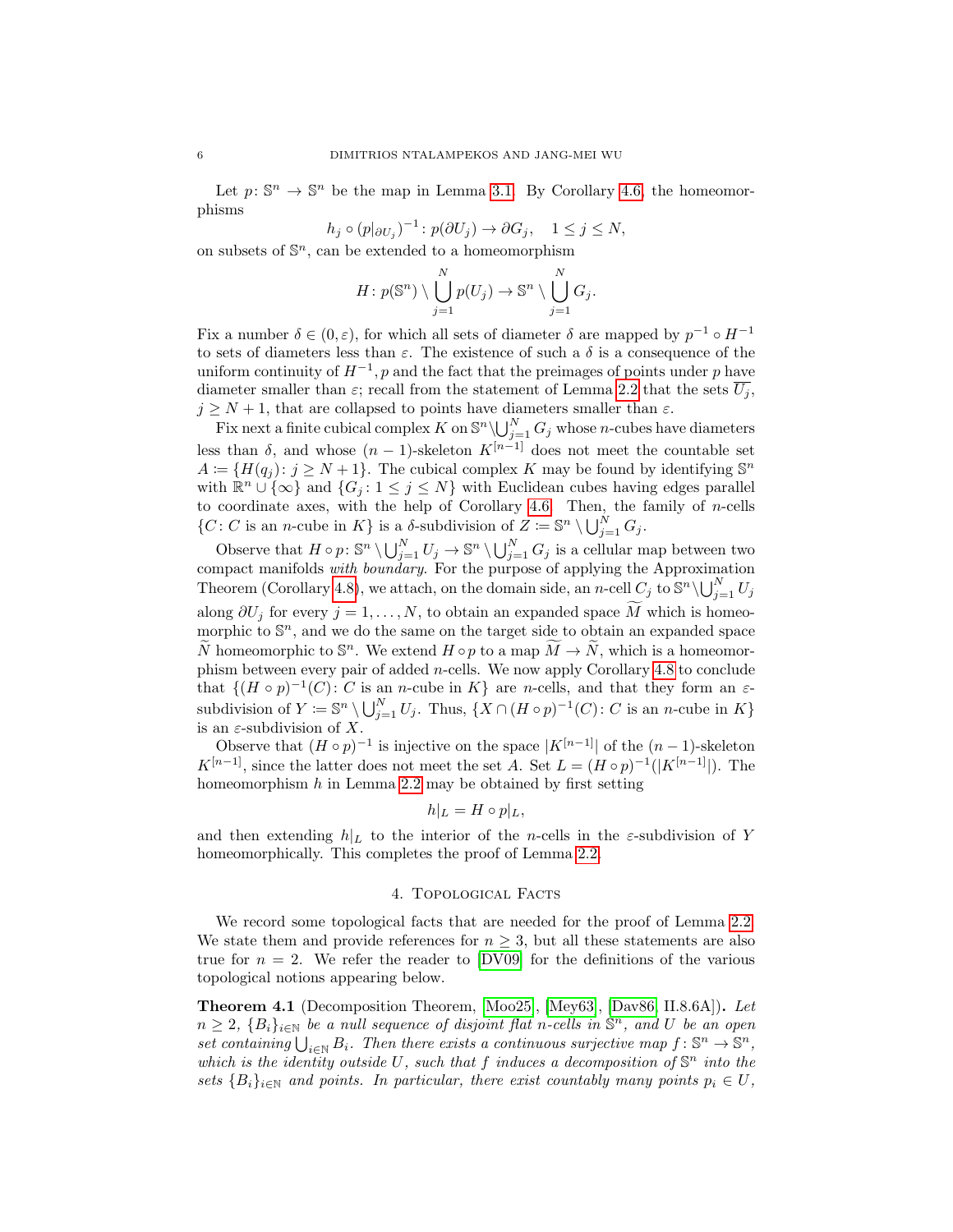$i \in \mathbb{N}$ , such that  $f^{-1}(p_i) = B_i$  for each  $i \in \mathbb{N}$ , and the map  $f : \mathbb{S}^n \setminus \bigcup_{i \in \mathbb{N}} B_i \to$  $\mathbb{S}^n \setminus \{p_i : i \in \mathbb{N}\}\$ is bijective.

<span id="page-6-1"></span>**Lemma 4.2** ([\[Can73,](#page-8-11) Lemma 0]). Let  $n \geq 3$ , and X be an  $(n-1)$ -dimensional Sierpiński space in  $\mathbb{S}^n$ . Then there exists an embedding  $h: X \to \mathbb{S}^n$  such that the boundary components of  $\mathbb{S}^n \setminus h(X)$  are flat  $(n-1)$ -spheres.

<span id="page-6-0"></span>**Theorem 4.3** (Annulus Theorem, [\[Moi52\]](#page-8-19), [\[Kir69\]](#page-8-20), [\[Qui82\]](#page-8-21)). Let  $n \geq 3$ , and  $D_1, D_2 \subset \mathbb{S}^n$  be disjoint flat n-cells. Then  $\mathbb{S}^n \setminus (D_1 \cup D_2)$  is homeomorphic to  $\mathbb{S}^{n-1}\times[0,1].$ 

The following is a consequence of the Annulus Theorem; see Kirby [\[Kir69\]](#page-8-20).

<span id="page-6-2"></span>**Theorem 4.4** (Isotopy Theorem). Let  $n \geq 3$ , and  $f: \mathbb{S}^n \to \mathbb{S}^n$  be an orientationpreserving homeomorphism. Then f is isotopic to the identity.

The following extension property follows from the Annulus Theorem almost immediately. We state it here for completeness.

<span id="page-6-3"></span>**Proposition 4.5** (Extension). Let  $n \geq 3$ ,  $U_1, \ldots, U_N \subset \mathbb{S}^n$  be open sets with pairwise disjoint closures and whose boundaries are flat  $(n - 1)$ -spheres, and let  $U'_1, \ldots, U'_N \subset \mathbb{S}^n$  be another collection of open sets with the same properties. Let  $h_i: \partial U_i \to \partial U'_i$ ,  $i \in \{1, \ldots, N\}$ , be orientation-preserving homeomorphisms. Then there exists a homeomorphism

$$
h\colon\mathbb{S}^n\to\mathbb{S}^n
$$

which extends  $h_i$  for  $i \in \{1, \ldots, N\}$ .

*Proof.* We prove by induction on the number  $N$  of open sets in each collection. The statement is true for  $N = 1$ , by the flatness.

Suppose  $N = 2$ . By the Annulus Theorem (Theorem [4.3\)](#page-6-0), there exist homeomorphisms

 $\varphi \colon \mathbb{S}^n \setminus (U_1 \cup U_2) \to \mathbb{S}^{n-1} \times [0,1] \text{ and } \varphi' \colon \mathbb{S}^n \setminus (U'_1 \cup U'_2) \to \mathbb{S}^{n-1} \times [0,1].$ 

Next, by the Isotopy Theorem (Theorem [4.4\)](#page-6-2), there exists a homeomorphism  $F: \mathbb{S}^{n-1}\times[0,1]\to\mathbb{S}^{n-1}\times[0,1]$  which is an isotopy between  $\varphi' \circ h_0 \circ \varphi^{-1}|_{\mathbb{S}^{n-1}\times\{0\}}$  and  $\varphi' \circ h_1 \circ \varphi^{-1}|_{\mathbb{S}^{n-1} \times \{1\}}$ . Then the homeomorphism  $h \coloneqq \varphi'^{-1} \circ F \circ \varphi \colon \mathbb{S}^n \setminus (U_1 \cup U_2) \to$  $\mathbb{S}^n \setminus (U'_1 \cup U'_2)$  extends  $h_1|_{\partial U_1}$  and  $h_2|_{\partial U_2}$ , and h may be extended homeomorphically to a map  $\mathbb{S}^n \to \mathbb{S}^n$  as claimed in the proposition.

Consider now the case when there are  $N$  open sets in each collection, and  $N$ boundary homeomorphisms  $h_i: \partial U_i \to \partial U'_i$ ,  $i \in \{1, ..., N\}$ . Assume, by the induction hypothesis, that the proposition has been proved when the number is  $N-1$ . Fix now a homeomorphism  $g: \mathbb{S}^n \to \mathbb{S}^n$  which extends  $h_i: \partial U_i \to \partial U'_i$  for  $i \in \{1, \ldots, N-1\}.$ 

We claim that there is a flat *n*-cell D which contains  $\overline{U'_N}$  and  $g(\overline{U_N})$  in its interior and keeps  $\bigcup_{i=1}^{N-1} \overline{U'_i}$  in its complement.

To this end, one can first convert all cells  $\overline{U'_i}$ ,  $i = 1, ..., N-1$ , to round balls, by the induction assumption, with a global homeomorphism of  $\mathbb{S}^n$ . Thus, we suppose that  $\overline{U'_i}$ ,  $i = 1, ..., N - 1$ , are round balls. Fix next  $N - 2$  pairwise disjoint flat  $n$ -cells,  $L_1, \ldots, L_{N-2}$ , contained in

$$
W := \mathbb{S}^n \setminus \left( \overline{U'_N} \cup g(\overline{U_N}) \cup \bigcup_{i=1}^{N-1} U'_i \right),
$$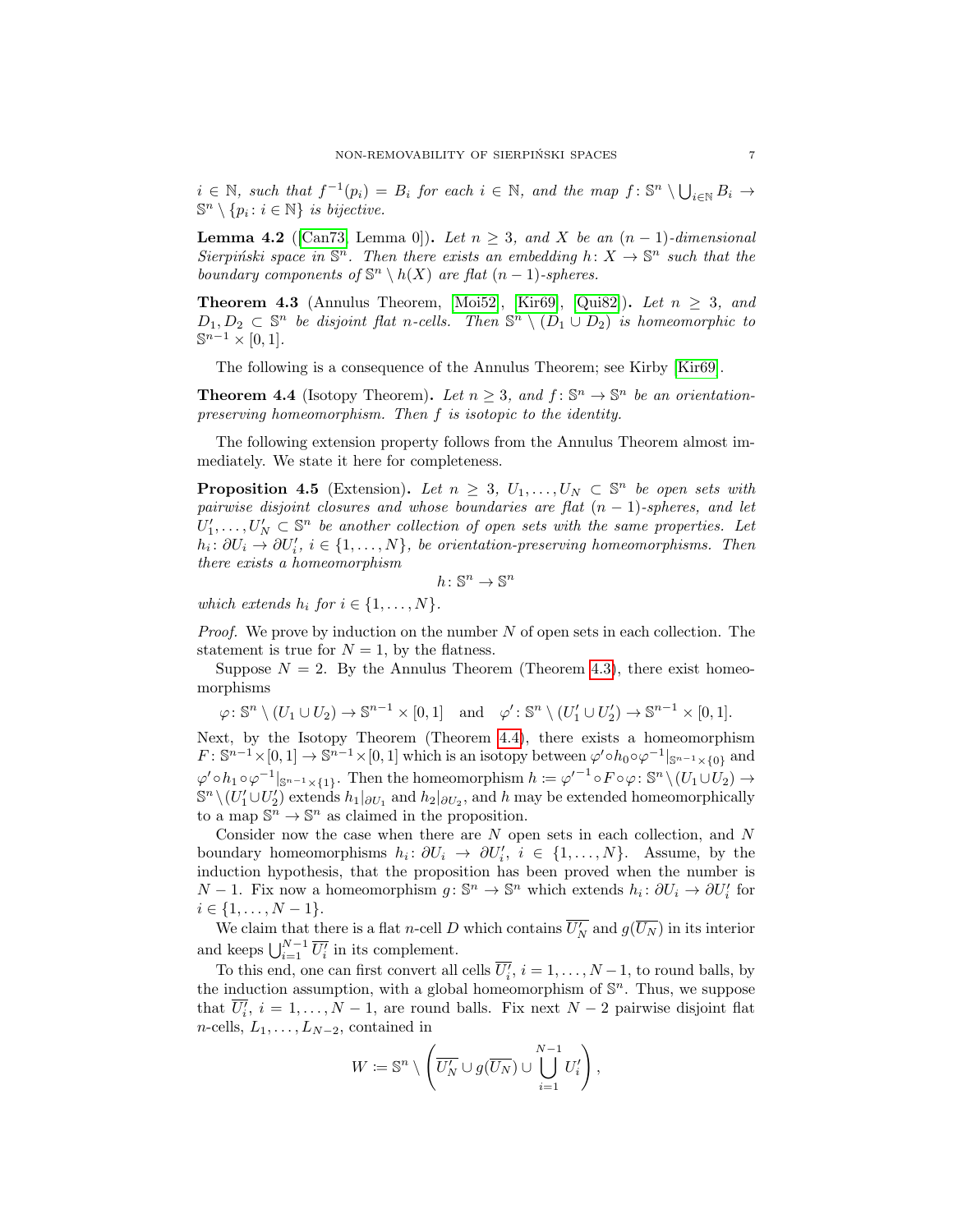which have the properties that (a)  $L_i \cap \overline{U'_i}$  and  $L_i \cap \overline{U'_{i+1}}$  are flat  $(n-1)$ -cells in  $\partial U_i'$  and  $\partial U_{j+1}'$ , respectively, and  $L_i \cap \overline{U_j'} = \emptyset$  for  $j \neq i, i + 1$ , (b) the set  $E \coloneqq \overline{U'_1} \cup L_1 \cup \cdots \cup \overline{U'_{N-2}} \cup L_{N-2} \cup \overline{U'_{N-1}}$  is a flat *n*-cell, and (c) the set  $\overline{\mathbb{S}^n \setminus E}$  is also a flat *n*-cell which contains  $\overline{U'_N} \cup g(\overline{U_N})$  in its interior. Each of these *n*-cells  $L_i$ can be constructed by connecting the balls  $\overline{U_i'}$  and  $\overline{U_{i+1}'}$  with a smooth path in W and then fattening the path to obtain a smooth cylinder  $L_i$ . By shrinking the flat cell  $\overline{\mathbb{S}^n \setminus E}$  we may obtain a flat n-cell  $D \subset \mathbb{S}^n \setminus E$  with the claimed properties.

Applying the initial step (for  $N = 2$ ) to the region  $D \setminus g(U_N)$ , we obtain a homeomorphism  $f: D \setminus g(U_N) \to D \setminus U'_N$  which agrees with the homeomorphisms  $h_N \circ g^{-1}|_{\partial(g(U_N))}$  and  $\mathrm{id}|_{\partial D}$  on the boundary. The map  $h = f \circ g : \mathbb{S}^n \setminus \bigcup_{i=1}^N U_i \to$  $\mathbb{S}^n \setminus \bigcup_{i=1}^N U_i'$ , satisfying  $h|_{\partial U_i} = h_i$ , may then be extended to a homeomorphism  $\mathbb{S}^n \to \mathbb{S}$  $\overline{n}$ .

<span id="page-7-0"></span>**Corollary 4.6.** Let  $n \geq 3$ ,  $U_1, \ldots, U_N \subset \mathbb{S}^n$  be open sets having pairwise disjoint closures and for which  $\mathbb{S}^n \setminus U_1, \ldots, \mathbb{S}^n \setminus U_N$  are n-cells, and let  $U'_1, \ldots, U'_N \subset \mathbb{S}^n$ be another collection of open sets with the same properties. Let  $h_i: \partial U_i \to \partial U'_i$ ,  $i \in \{1, \ldots, N\}$ , be orientation-preserving homeomorphisms. Then there exists a homeomorphism

$$
h\colon\mathbb{S}^n\setminus\bigcup_{i=1}^N U_i\to\mathbb{S}^n\setminus\bigcup_{i=1}^N U_i'
$$

which extends  $h_i$  for  $i \in \{1, \ldots, N\}$ .

Corollary [4.6](#page-7-0) follows from Proposition [4.5](#page-6-3) as follows. Following the proof of Lemma 0 in [\[Can73\]](#page-8-11), we can "enlarge" the complementary components  $U_i$ ,  $i \in$  $\{1,\ldots,N\}$ , slightly by an embedding  $\psi: \mathbb{S}^n \setminus \bigcup_{i=1}^N U_i \hookrightarrow \mathbb{S}^n \setminus \bigcup_{i=1}^N U_i$  in such a way that the boundary components  $\psi(\partial U_i)$  of the new regions are flat  $(n-1)$ -spheres. We do the same for  $\mathbb{S}^n \setminus \bigcup_{i=1}^N U_i'$  by an embedding  $\psi'$ . We apply Proposition [4.5](#page-6-3) to the new regions to find a homeomorphic extension, and then use  $\psi^{-1}$  and  $\psi'^{-1}$  to pull the extension back to the original regions.

We also need the following approximation theorem for cell-like and cellular maps; recall that cellular maps are cell-like.

<span id="page-7-2"></span>**Theorem 4.7** (Approximation Theorem for Cell-like/Cellular Maps). Let  $f: M \rightarrow$ N be a cell-like map between n-manifolds when  $n \geq 4$ , or a cellular map when  $n = 3$ . Then f is a near-homeomorphism.

In particular, suppose that  $\rho$  is a metric on N, C is a closed subset of N for which  $f|_{f^{-1}(C)}$  is injective, and  $\epsilon: N \to [0,\infty)$  is a continuous function satisfying  $\epsilon^{-1}(0) = C$ . Then there is a homeomorphism g:  $M \to N$  satisfying  $\rho(g(x), f(x))$  $\epsilon(f(x))$  for all  $x \in M \setminus f^{-1}(C)$  and  $g|_{f^{-1}(C)} = f|_{f^{-1}(C)}$ .

Theorem [4.7](#page-7-2) was proved for dimension 3 in [\[Arm71\]](#page-8-22), for dimension  $n \geq 5$  in [\[Sie72\]](#page-8-23), and for dimension 4 in [\[Anc86\]](#page-8-24). The version above is stated in Corollary 7.4.3 in [\[DV09\]](#page-8-15). For our application, we need the following corollary.

<span id="page-7-1"></span>**Corollary 4.8.** Let  $f: M \to N$  be a cellular map between n-manifolds, where  $n \geq 3$ . Let  $B \subset N$  be an n-cell and  $C = \partial B$ . Suppose that f is injective on  $f^{-1}(C)$ . Then  $f^{-1}(B)$  is an n-cell in M, whose boundary is  $f^{-1}(C)$ .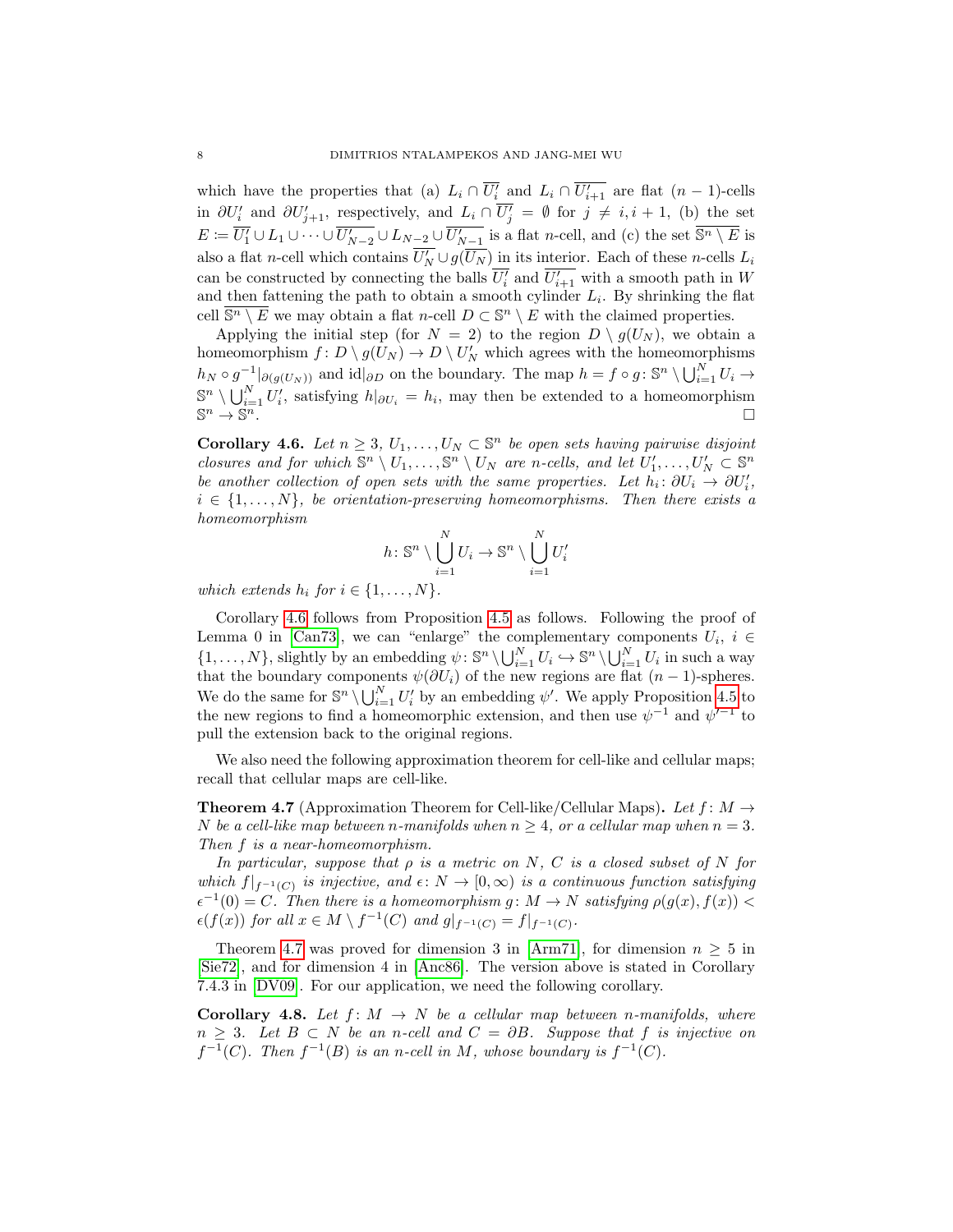#### **REFERENCES**

- <span id="page-8-24"></span>[Anc86] F. D. Ancel, Resolving wild embeddings of codimension-one manifolds in manifolds of dimensions greater than 3, Topology Appl. 24 (1986), no. 1-3, 13-40. Special volume in honor of R. H. Bing (1914–1986).
- <span id="page-8-22"></span>[Arm71] S. Armentrout, *Cellular decompositions of 3-manifolds that yield 3-manifolds*, American Mathematical Society, Providence, R. I., 1971. Memoirs of the American Mathematical Society, No. 107.
- <span id="page-8-6"></span>[Bis91] C. J. Bishop, Non-removable sets for quasiconformal and bilipschitz mappings in  $\mathbb{R}^3$ , Stony Brook IMS preprint (1991).
- <span id="page-8-7"></span>[Bis94] , Some homeomorphisms of the sphere conformal off a curve, Ann. Acad. Sci. Fenn. Ser. A I Math. 19 (1994), no. 2, 323–338.
- <span id="page-8-14"></span>[Bon11] M. Bonk, Uniformization of Sierpiński carpets in the plane, Invent. Math. 186 (2011), no. 3, 559–665.
- <span id="page-8-11"></span>[Can73] J. W. Cannon, A positional characterization of the  $(n-1)$ -dimensional Sierpiński curve in  $S<sup>n</sup>(n \neq 4)$ , Fund. Math. **79** (1973), no. 2, 107-112.
- <span id="page-8-18"></span>[Dav86] R. J. Daverman, Decompositions of manifolds, Pure and Applied Mathematics, vol. 124, Academic Press, Inc., Orlando, FL, 1986.
- <span id="page-8-15"></span>[DV09] R. J. Daverman and G. A. Venema, Embeddings in manifolds, Graduate Studies in Mathematics, vol. 106, American Mathematical Society, Providence, RI, 2009.
- <span id="page-8-2"></span>[Geh62] F. W. Gehring, Rings and quasiconformal mappings in space, Trans. Amer. Math. Soc. 103 (1962), 353–393.
- <span id="page-8-13"></span>[Geh73] F. W. Gehring, The  $L^p$ -integrability of the partial derivatives of a quasiconformal mapping, Acta Math. 130 (1973), 265–277.
- <span id="page-8-12"></span>[GV65] F. W. Gehring and J. Väisälä, The coefficients of quasiconformality of domains in space, Acta Math. 114 (1965), 1–70.
- <span id="page-8-5"></span>[JS00] P. W. Jones and S. K. Smirnov, Removability theorems for Sobolev functions and quasiconformal maps, Ark. Mat. 38 (2000), no. 2, 263–279.
- <span id="page-8-9"></span>[Kau84] R. Kaufman, Fourier-Stieltjes coefficients and continuation of functions, Ann. Acad. Sci. Fenn. Ser. A I Math. 9 (1984), 27–31.
- <span id="page-8-20"></span>[Kir69] R. C. Kirby, Stable homeomorphisms and the annulus conjecture, Ann. of Math. (2) 89 (1969), 575–582.
- <span id="page-8-8"></span>[KW96] R. Kaufman and J.-M. Wu, On removable sets for quasiconformal mappings, Ark. Mat. 34 (1996), no. 1, 141–158.
- <span id="page-8-17"></span>[Mey63] D. V. Meyer, A decomposition of  $E^3$  into points and a null family of tame 3-cells is  $E^3$ , Ann. of Math. (2) 78 (1963), 600–604.
- <span id="page-8-19"></span>[Moi52] E. E. Moise, Affine structures in 3-manifolds. V. The triangulation theorem and Hauptvermutung, Ann. of Math. (2) 56 (1952), 96–114.
- <span id="page-8-16"></span>[Moo25] R. L. Moore, Concerning upper semi-continuous collections of continua, Trans. Amer. Math. Soc. **27** (1925), no. 4, 416-428.
- <span id="page-8-0"></span>[Nta18a] D. Ntalampekos, Non-removability of Sierpiński carpets, preprint arXiv:1809.05605, 2018.
- <span id="page-8-3"></span>[Nta18b] , Non-removability of the Sierpiński Gasket, preprint arXiv:1804.10239, 2018.
- <span id="page-8-21"></span>[Qui82] F. Quinn, Ends of maps. III. Dimensions 4 and 5, J. Differential Geom. 17 (1982), no. 3, 503–521.
- <span id="page-8-23"></span>[Sie72] L. C. Siebenmann, Approximating cellular maps by homeomorphisms, Topology 11 (1972), 271–294.
- <span id="page-8-4"></span>[Väi71] J. Väisälä, Lectures on n-dimensional quasiconformal mappings, Lecture Notes in Mathematics, vol. 229, Springer-Verlag, Berlin-New York, 1971.
- <span id="page-8-10"></span>[Why58] G. T. Whyburn, *Topological characterization of the Sierpiński curve*, Fund. Math. 45 (1958), 320–324.
- <span id="page-8-1"></span>[You15] M. Younsi, On removable sets for holomorphic functions, EMS Surv. Math. Sci. 2 (2015), no. 2, 219–254.